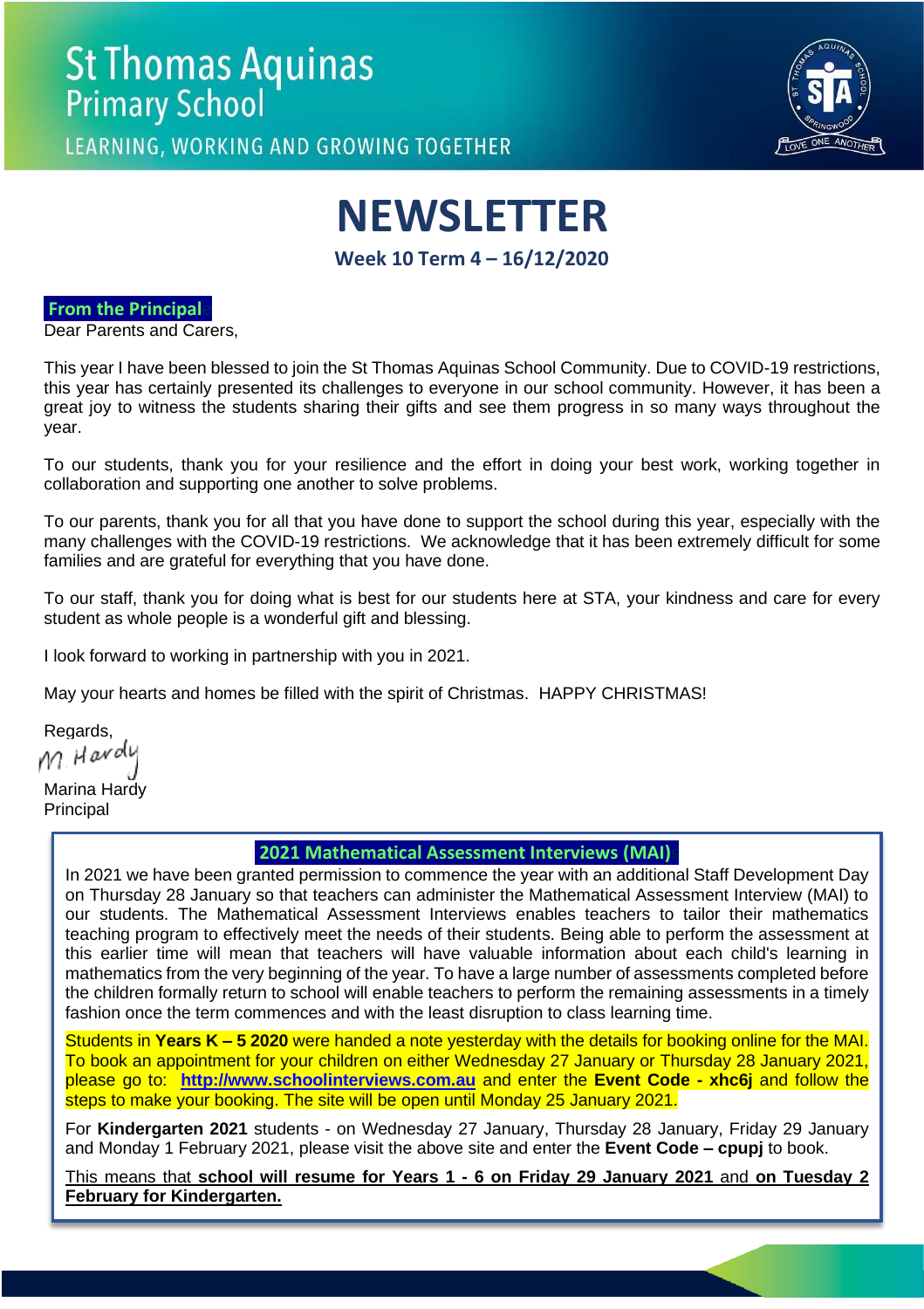## **2021 Staffing**

Included in this newsletter is the 2021 staff. The process of forming new class groups has been completed. As classes for 2021 have been formed no further changes will be made. I very much appreciate the parents' understanding of the enormity of this task. It is important that parents trust the judgement of the teachers when they are forming classes for the new year. The teachers work with the students in the classroom context every day and know your children very well. The students had the opportunity to meet the teacher yesterday.

## **2021 Classes**

- **KBL** Mrs Amy Blom and Mrs Megan Mann (Thursday) **5F** Mrs Virginia Fortunat (Monday Wednesday)
- **KB** Mrs Elizabeth Bamford and Mrs Megan Mann (Friday) Mrs Anne Fitzpatrick (Thursday and Friday)
- **1N** Mrs Michelle Nightingale **5L** Mrs Christie Le Breton
- **1S** Mrs Megan Strutt and Mrs Maria Dodd (Friday) **5P** Mrs Nicole Pospischil
- **2ER** Mrs Carolyn Edwards (Monday Wednesday) **6C** Mr James Costigan Mrs Jennifer Robson (Thursday and Friday) **6M** Mrs Kate Mackenzie
- 
- 
- 
- 
- **4CH** Mr Christopher Chenoweth
- **4G** Mrs Tanya Graham

## **Specialist Intervention Teachers**

Reading Recovery and Diversity Teacher Mrs Keryne Rosato Reading Recovery Teachers: Mrs Kylie Williamson and Mrs Keryne Rosato EMU Teachers **Mrs Kathryn Cefai and Mr David Conroy** 

## **Diversity Team**

| Mrs Kathryn Cefai                    | Mrs Dianne Khalifeh                                                 |
|--------------------------------------|---------------------------------------------------------------------|
| Miss Mary Espirtu                    | Mrs Susannah Sinclair                                               |
| Mrs Emma Anderson                    | Mrs Belinda White                                                   |
| Leadership Team Release<br>Librarian | Mrs Belinda White and Mrs Michelle Hinchliff<br>Mrs Karen Bousfield |

### **Staff News**

As communicated earlier this term we congratulate **Ms Genevieve Smith** on her appointment as Principal in the Broken Bay Diocese. CEDP appointed **Ms Tania Geracitano** as Assistant Principal of our school commencing in 2021. We warmly welcome Tania into our faith and learning community and look forward to her sharing her expertise and gifts with our school community.

### **School Leadership Team**

| <b>Principal:</b>           | Marina Hardy                                         |
|-----------------------------|------------------------------------------------------|
| <b>Assistant Principal:</b> | Tania Geracitano                                     |
| <b>REC:</b>                 | Virginia Fortunat                                    |
| <b>Leaders of Learning:</b> | Kate MacKenzie, James Costigan, Michelle Nightingale |

**Ms Blanche Hortense** has been on study leave throughout 2020. Blanche has decided to continue studying and working in other areas. We wish Blanche every blessing as she continues to further her own professional learning. We may see her back in 2021 as a casual teacher.

**Mrs Joanne Toohey and Mrs Joan Noney** are both experienced teachers in our school community who have made a significant contribution to our school. Joanne and Joan have decided to leave at the end of this year to spend more time with their families.

**Mrs Elaine Collier** will be taking 12 months Long Service Leave. We wish Elaine all the best for a wonderful 12 months of spending time with family and friends and look forward to her return in 2022.

### **Welcome**

We welcome Ms Tania Geracitano (Assistant Principal) Mr James West (Class Teacher), Mrs Suzannah Sinclair (Diversity Teacher) to our school in 2021.

- 
- 
- 
- 
- 
- **2D** Mrs Rene Dempsey **6W** Mr James West

**3L** Ms Annabelle Leroy **Music (RFF)** Mrs Leigha Wills (Tuesday - Thursday) **3M** Ms Vicki McGrath **Italian (RFF)** Mrs Jenni Wurf (Tuesday - Thursday)

**4C** Mr David Conroy **Sport (RFF)** Mrs Simone Blattman (Tuesday -Thursday)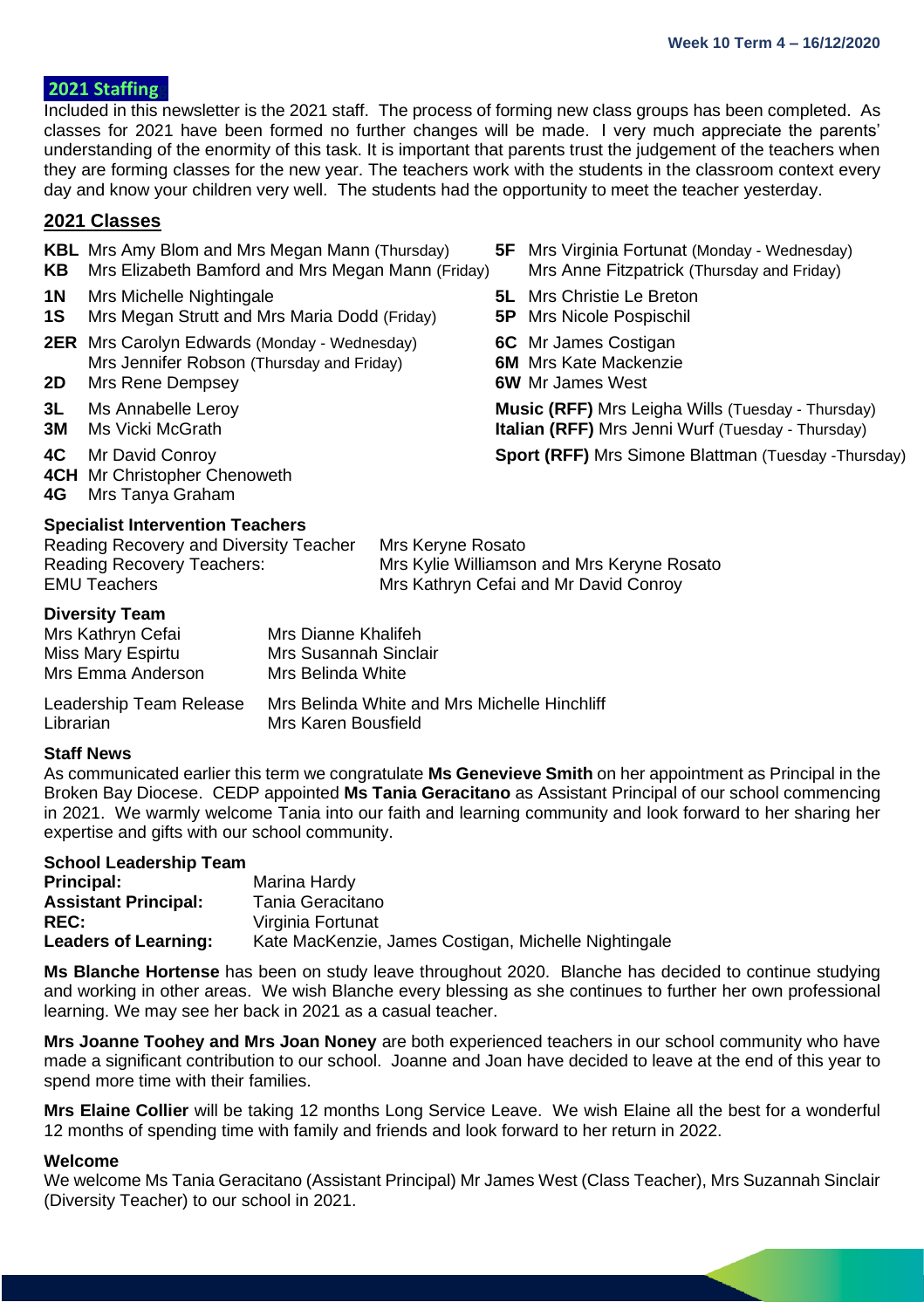

## **2020 Annual Awards Ceremonies**

Congratulations to the following students who were presented with their awards at our 2 Annual Awards Zoom Ceremonies last Monday.

| <b>2020 End of Year Awards</b> |                            |                           |                           |  |  |
|--------------------------------|----------------------------|---------------------------|---------------------------|--|--|
| <b>Class</b>                   | <b>Academic Excellence</b> | <b>Outstanding Effort</b> | <b>Love One Another</b>   |  |  |
| $K-6A$                         | <b>Riley Carpenter</b>     | Poppy Milroy              | Angus Young               |  |  |
| <b>KB</b>                      | Amelia Kennedy             | <b>Vincent Dickens</b>    | Mila Davidsen             |  |  |
| KO                             | <b>Bede Magee</b>          | <b>Catherine Moore</b>    | <b>Talen Hagelburg</b>    |  |  |
| 1 <sup>C</sup>                 | <b>Benjamin Younger</b>    | <b>Cooper Daniel</b>      | Layla Watson              |  |  |
| 1 <sub>S</sub>                 | Annabel Hall               | Madeline Buchanan         | <b>Patrick Thomas</b>     |  |  |
| 2ED                            | Gemma Boersma              | Joshua Duck               | <b>Benjamin Devitt</b>    |  |  |
| 2F                             | <b>Eden Batcock</b>        | Poppy Jenkins             | Jesse Wronski             |  |  |
| 3D                             | <b>Kate Giannakis</b>      | <b>Ruby Wilson</b>        | William O'Neill           |  |  |
| 3L                             | Luke Malone                | Lexie Mackay              | Lilly Chalice             |  |  |
| 4C                             | <b>Dylan Cantwell</b>      | <b>Brooke Thomas</b>      | Erin Kenn                 |  |  |
| 4CH                            | Eli Schroeder              | <b>Bonnie Butler</b>      | Maeve Sullivan            |  |  |
| 4G                             | Heidi Willingham           | Abigale Wilson            | <b>Madeleine Devitt</b>   |  |  |
| 5L                             | Nathan Broadhead           | Aidan O'Brien             | Sienna Hughes             |  |  |
| <b>5N</b>                      | Zachary Batcock            | <b>Brydan McLeod</b>      | Annalise Lia              |  |  |
| 5PR                            | <b>Beckett Kearns</b>      | Mieke Watson              | Ella Hoppe                |  |  |
| 6BN                            | <b>Ruby Roberts</b>        | Alex Kerkham              | <b>Jack Leahey</b>        |  |  |
| 6C                             | Olivia Prior               | Grace Ryan                | Analise Mafi              |  |  |
| 6M                             | <b>Isabella Cantrell</b>   | <b>Abigail Richards</b>   | <b>Benjamin Giannakis</b> |  |  |

## **Graduating Class of 2020 - Year 6 Awards**

| <b>Name of the Award</b>                         | <b>Student Name</b> |
|--------------------------------------------------|---------------------|
| Achievement in Italian                           | <b>Ruby Roberts</b> |
| Achievement in Music                             | Amelia Steadman     |
| St Mary Of the Cross Award for Resilience        | Elise Hurley        |
| Llewellyn Award for Creative Arts                | Ella Danks          |
| <b>Belfanti Award for Consistent Effort</b>      | Samuel Moore        |
| Principal's Award for School Leadership          | Sienna Curley       |
| Principal's Award for School Leadership          | Archer Sproule      |
| O'Carrigan Award for Social Justice              | Kate Harrison       |
| Geraldine Lohan's Award for Academic Excellence  | Amelia Crouch       |
| Molly Hurley Award - Living Out the School Motto | Samantha Bourke     |
| Servant Leadership Award                         | <b>Ruby Hammond</b> |
| Robert Mullen Award for School Spirit            | <b>Emily Hall</b>   |

## **End of Year Reportss**

End of Year reports were distributed to all students last Thursday 10 December 2020. If your child did not bring home their report, please contact the school office.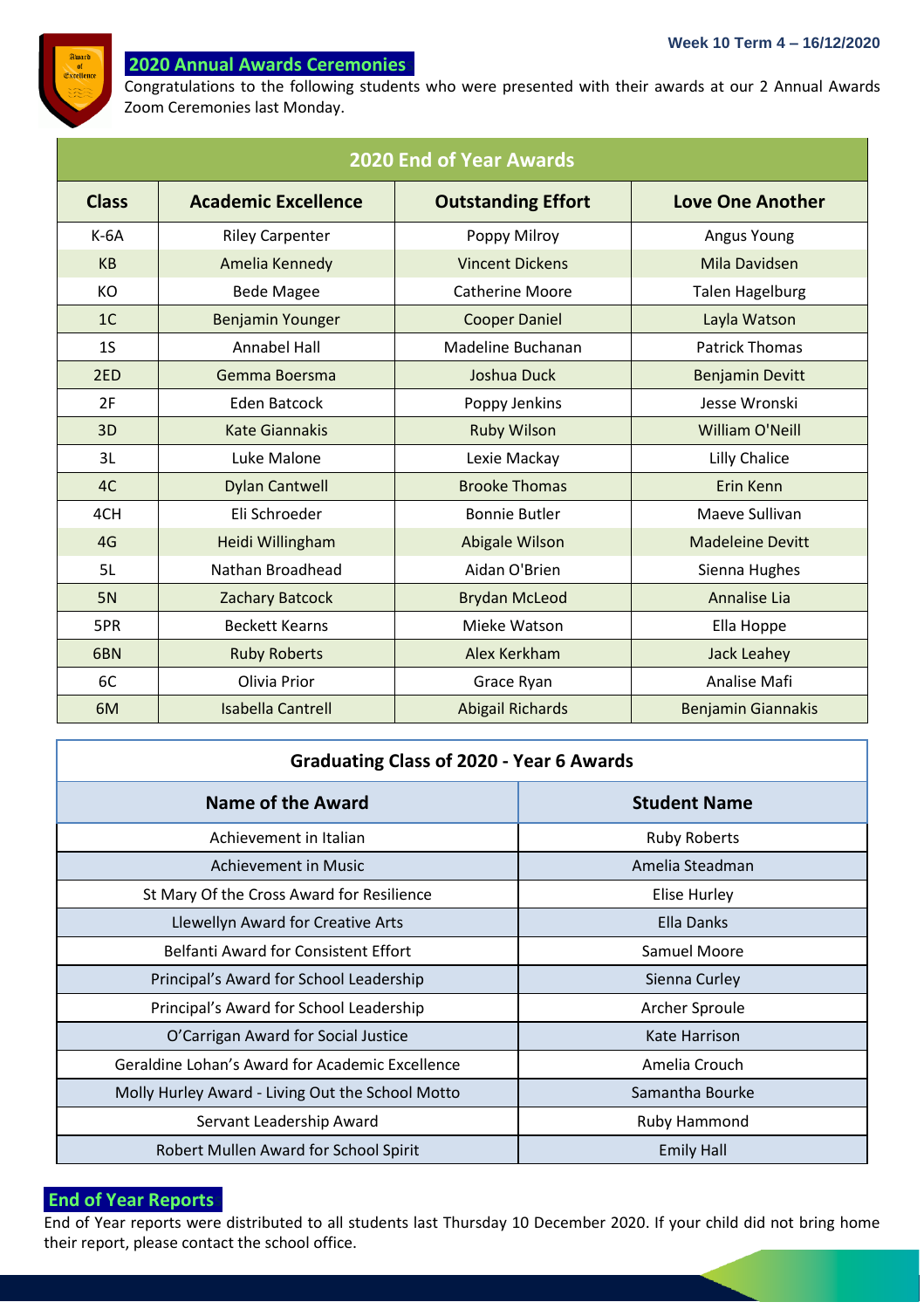## **STA Swimming Carnival 2021**

We congratulate the following champions from our recent Swimming Carnival held at Lawson Pool on 8 December:

| <b>Junior Girls Swimming Age Champion 2021</b>   | Claire Thomas          |
|--------------------------------------------------|------------------------|
| Junior Girls Swimming Runner Up 2021             | <b>Florence Rooney</b> |
| <b>Junior Boys Swimming Age Champion 2021</b>    | Sebastian Hickey       |
| <b>Junior Boys Swimming Runner Up 2021</b>       | Luke Malone            |
| <b>Girls 11 Years Swimming Age Champion 2021</b> | Isla Croyston          |
| Girls 11 Years Swimming Runner Up 2021           | Jessie Hicks           |
| <b>Boys 11 Years Swimming Age Champion 2021</b>  | Dylan Cantwell         |
| <b>Boys 11 Years Swimming Runner Up 2021</b>     | Hugo Koutsonikolis     |
| <b>Senior Girls Swimming Age Champion 2021</b>   | Ella Holdsworth        |
| <b>Senior Girls Swimming Runner Up 2021</b>      | Grace O'Brien          |
| <b>Senior Boys Swimming Age Champion 2021</b>    | Lachlan McAlpine       |
| <b>Senior Boys Swimming Runner Up 2021</b>       | Will Ghata             |

Well done to you all. We wish all these students well for the Zone Swimming Carnival in Term 1 2021 (date to be advised).

## **School Uniform (The School Locker))**

The pop-up shop held at school in November was a great success and most families were able to purchase all uniform items without any issues. We have decided to hold more pop-up shops in 2021 around the change of seasons - further details will follow once dates are confirmed.

Recently we were advised that The School Locker is moving our stock to a warehouse in Wetherill Park. The new location will be a warehouse only and not a retail store, therefore **our stock will no longer be available at Liverpool.** We have been assured that moving to a warehouse will provide a better online service and faster shipping for our families.

To do this, The School Locker website will be closed for 1-2 weeks starting from Wednesday 16 December. Stock will be counted, packed up and moved ready for all back-to-school orders in January.

The school now holds a full sizing set of all uniform items for families to try on then purchase online. We hope this will be more convenient for families having stock at school. Please contact the school office to make an appointment.

The new STA school bag is due to arrive in January and will be available for purchase at school or online.

## **QKR! App**

*It's time to install the QKR! App;* our **new payment platform** for all ad-hoc items for purchase. *This app will now replace all cash payments* and parents are able to order hats

and pay for Clothing Pool items. Once you have made a purchase for a hat, the school is notified immediately, and we will then deliver the hat to the student for their recess or lunchtime play. The app is free, and your profile is confidential.

**To install** ➔**:** Go to the **Google play store or Apple App store** to download for Android or iPhone, register your country of residence as Australia, search for our school by name (will appear in nearby locations if within 10km of STA), register your child's details then you are ready to make purchases and payments.

### **Please note:**

- **Payments for school fees cannot be made on QKR!** Current arrangements for school fees have not changed.
- We cannot refund on the QKR! App. Please **email the school with any Clothing Pool orders** before processing payments, so that we can check that the items are in stock.

If you require any assistance, please contact Cheree Brown, our Finance Secretary.

## **COSHC**

Our COSHC centre operates within the safety and convenience of school premises for children in Years K-6. Various activities are available for the children ranging from craft, games, puzzles, cooking, dramatic play, construction and outdoor play. As a recreationally based environment we are focused on offering the children the all-important balance they need with fun and positive social interaction! **Operating Hours – Monday to Friday:** 6:30am to 8:45am and 2:30pm to 6:30pm. **Enquiries: email** - [coshcstthomasspringwood@parra.catholic.edu.au](mailto:coshcstthomasspringwood@parra.catholic.edu.au) or **phone Kelly Travers** on **0400 253 528.**  All COSHC services abide by the policies and procedures of Catholic Education Diocese of Parramatta.